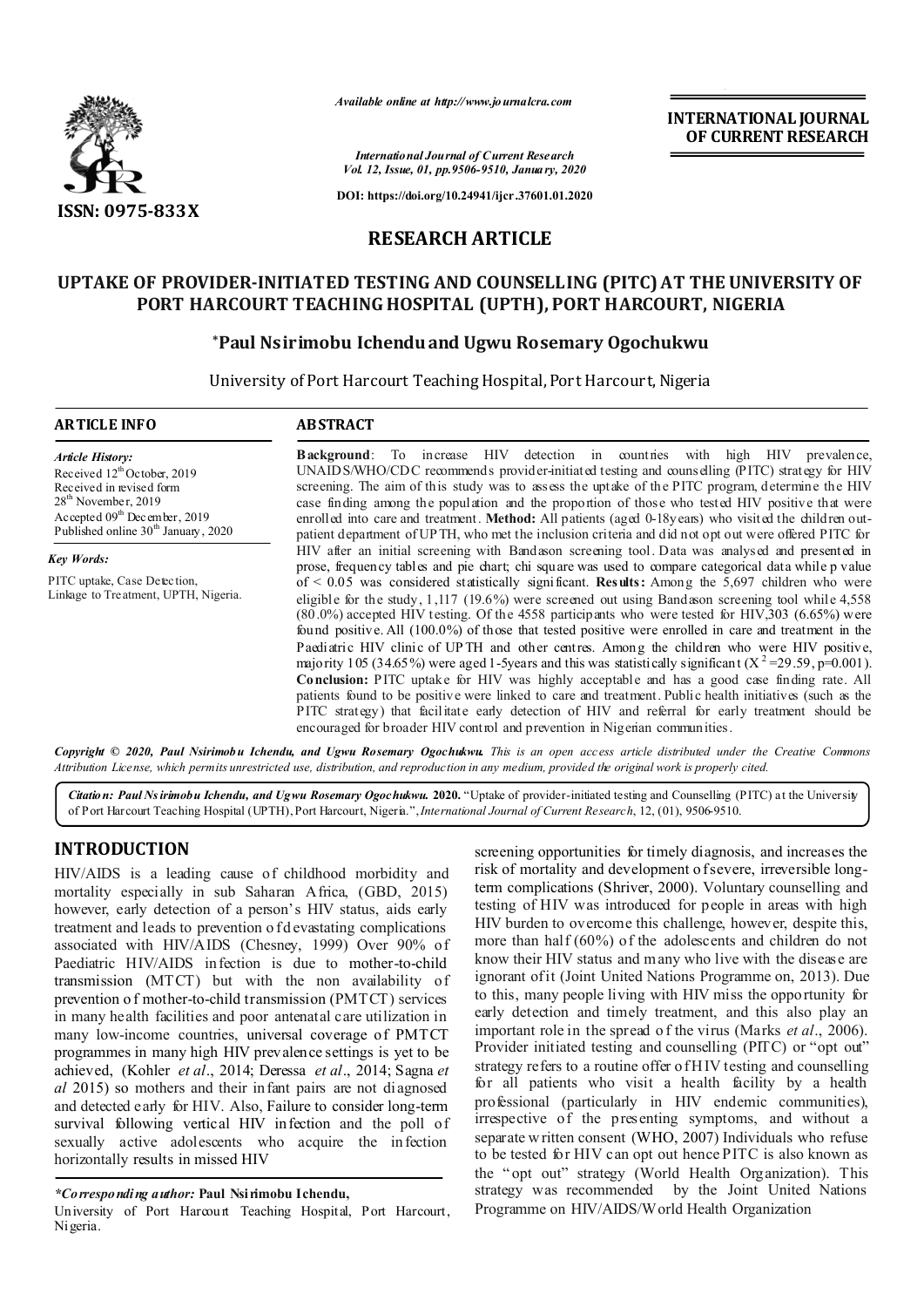(UNAIDS/WHO),including the Centre for Disease Control, CDC for all patients to increase the number of people who test for HIV, as symptoms of acute HIV in fection are o ften missed by primary care clinicians since these symptoms are similar to those of many acute childhood diseases and viral illnesses including influenza (Weintrob, 2007) With this intervention, a major tenet of primary health care which is preventive health care services is made available to p atients (Marks *et al*., 2006; WHO, 2007). Since initiation of the PITC strategy in Nigeria it has been operational at varying degrees in many centres in Nigeria. In a Nigerian study conducted among a cohort o f university students it was found that the opt out strategy was feasible and highly acceptable (Ij adunola).It has also been employed successfully in other d eveloping countries with high HIV prevalence. Studies from South Africa, (Leon, 2010) Uganda, (Kankasa *et al*., 2009) and Zambia (Wanyenze *et al*., 2008) showed that PITC strategy (opt-out) increased the proportion of patients who tested for HIV and the number o f patients who commenced anti-retroviral therapy. These studies also showed that PITC was highly acceptable and feasible in the health facility. PITC is operational at varying degree in many resource limited countries due mainly to resource constraints. An initial screening tool with proven sensitivity, specificity and easy to administer known as the Bandason screening tool (Bandason, 2016) is used to identify those at risk of being HIV-infected and then offering HIV testing to those who screen positive. This reduces the number that would need to undergo HIV testing, but increases the yield and reduces the cost of screening. The screening consists of four validated questions and a yes to any of the question qualifies the child to be tested for HIV.

At the UPTH, PITC became fully operational in 2012 and children and their caregivers are o ffered this service routinely following Bandason screening. T he objective of this study is to assess the upt ake of the PITC program, to determine the HIV case finding among the population and the proportion of those who tested HIV positive that were enrolled into care and treatment at the Paediatric HIV clinic of the UPTH.

# **METHODOLOGY**

The study was conducted over 18months period from January 2017 to June 2018 at the Children outpatient (CHOP) clinic of the University of Port Harcourt Teaching Hospital, Port Harcourt. All children aged 0–18 years who attended the CHOP for any reason were offered HIV testing. HIV testing. Prior to HIV testing, all participants (caregiver or child) who met the inclusion criteria underwent a screening using the standardized Bandason screening tool. This screening involved responding to four questions asked by lay h ealthcare assistants and includes;

- Has the child been admitted to hospital before?
- Does the child have recurring skin problems?
- Are one or both parents of the child deceased?
- Has the child had poor health in the last 3 months?

A yes to any of these qu estions, qualify the child or caregiver to be tested for HIV. HIV testing was carried out with guardian consent and child assent for children 7years and above using the rapid diagnostic tests (RDTs) kits. Rapid test kits (RTKs) were used to carry out the tests, using the serial testing algorithm recommended by the National guidelines. ((National guideline for HIV 2016).

Determine test kits were used for initial screening. If a result was negative, it would be given to the patient as HIV-negative. If the result obtained was positive, the blood sample was tested using the Unigold test kit. If the second test was also positive, the result was given to the client as HIV-positive. If the second test, however, was negative, the Stat-Pak test kit was then used as a tiebreaker, and the result, positive or n egative, was given to the patient as the decisive one. Children less than 18months who tested positive to the RDTs (HIV exposed children) had a dried blood spot (DBS) specimen collected for D NA PCR test to confirm their HIV status. Children who had a documented HIV test result from the past 6 months, or were known to be HIV positive, were excluded from this study.

The age, sex, contact numbers, home addresses and HIV test result were collected on standardized forms. Data was entered into an excel sheet and analysed using epi info v ersion 7. All Patients received posttest counselling irrespective of their H IV test result while those who were HIV positive were linked to treatment and care centres closest to them and followed up using some volunteers, social workers, community health workers and phone calls until the desired result was achieved. Result is presented in prose, frequency tables and pie chart; chi square was used to compare categorical data while p value of < 0.05 was considered statistically significant. The study was approved by the research and ethics committee of the University of Port Harcourt Teaching Hospital. Consent procedures for HIV testing of participants followed the Nigerian Guidelines for HIV Testing and Counselling in Children (National guideline for HIV 2016).

### **RESULTS**

A total of 6,388 children were seen in the Children out-patient (CHOP) department of Paediatrics over the study period, the HIV status o f 691(10.82%) children were known and so were excluded from the study, 5697 children were screened using the Bandason screening tool, 1,117 (19.6%) were screened out as low risk and 4,580 children were qualified to be tested for HIV. Out o f this,  $22(0.5\%)$  opted out while 4558 were tested for HIV giving a HIV screening uptake rate of 99.5% among the children screened for HIV, 2227 (48.86%) w ere aged from 1-5 years while 101 (2.22%) were older than 15 years as shown in table 1.

**HIV case finding among the study population:** Figure 1 shows that 303 (6.65%) o f those tested w ere found to be HIV positive. All (100.0%) of those that tested positive have been enrolled in care and treatment in the Paediatric HIV clinic of UPTH and other centres. Only 129 (42.6%) of them are receiving treatment and follow up at UPTH. Of those who enrolled into treatment at our centre, 90.0% of them got enrolled within 60days.

**HIV status of the study population by gender and Age**: Table 2 show that of those who were HIV positive, 144 (47.52%) w ere males and there w as no statistically signi ficant difference between the HIV status and gender. Among the children who were HIV positive, 105 (34.65%) were aged 1- 5years while 78 (25.74%) were less than one year of age. There was a statistically significant difference between the HIV status of the children and their age.  $(X^2 = 29.59, p=0.001)$ 

## **DISCUSSION**

This study found a PITC uptake rate of 99.5% and an opt out (resistance) rate of 0.5%. Though no previous study on the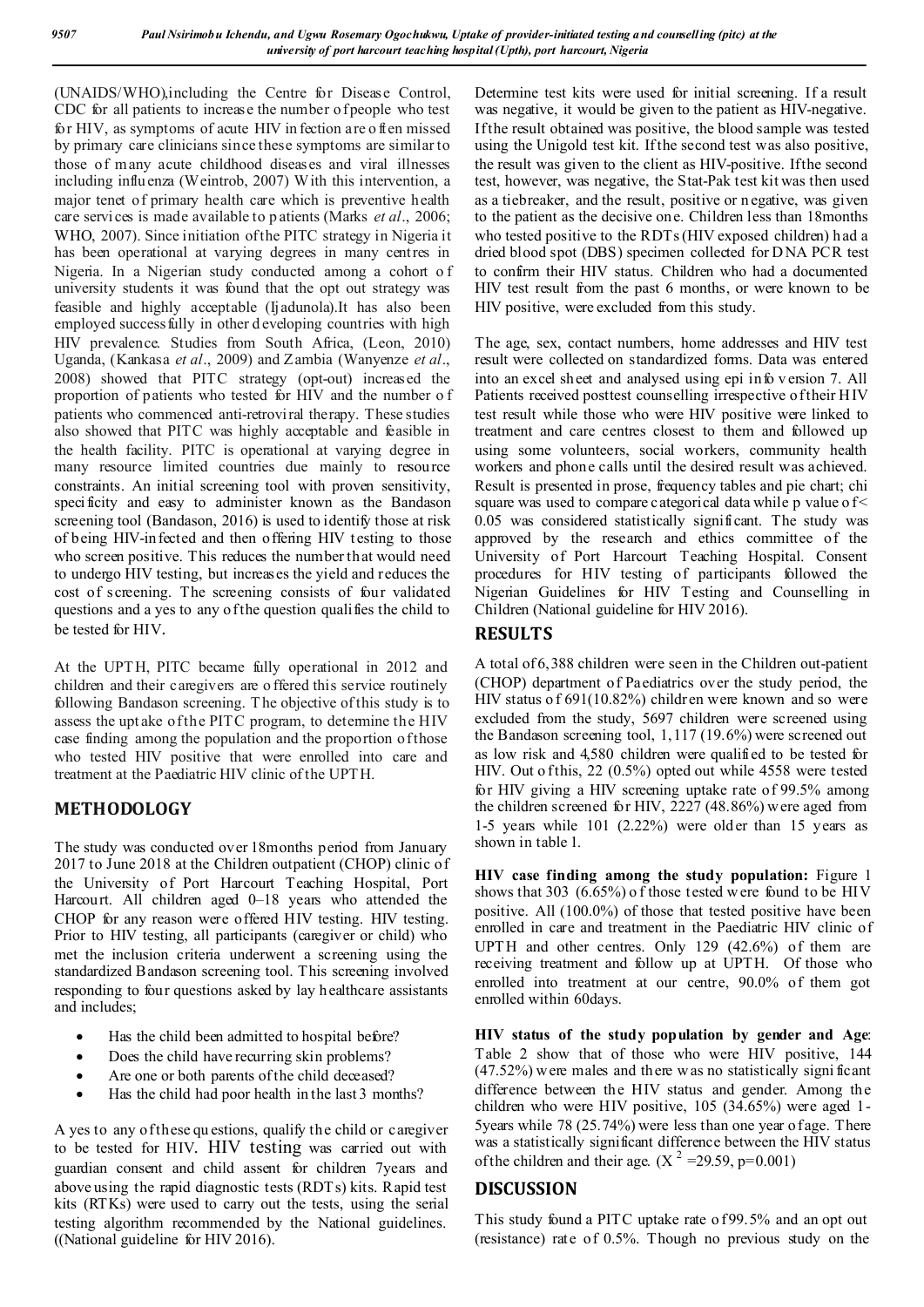uptake rate by other methods of HIV screening at this centre was found, this uptake rate is high.

**Table 1. Demographic Distribution**

| Variables           | Frequency ( $n = 4558$ ) | Percentage |
|---------------------|--------------------------|------------|
| Gender              |                          |            |
| Male                | 2409                     | 52.85%     |
| Female              | 2149                     | 47.15%     |
| Age Group           |                          |            |
| $\overline{1}$ year | 826                      | 18.12%     |
| $1 - 5$ years       | 2227                     | 48.86%     |
| $6 - 10$ years      | 849                      | 18.63%     |
| $11 - 15$ years     | 555                      | 12.18%     |
| $> 15$ years        | 101                      | $2.22\%$   |



**Figure 1. HIV case finding among the study population: HIV status of the study population by gender and Age:**

**Table 2. HIV status of the study population by gender and Age**

| Gender          | Positive    | Negative     | Chi-square  |
|-----------------|-------------|--------------|-------------|
|                 | (n, %)      | (n, %)       | $(p-value)$ |
| Male            | 144 (47.52) | 2274 (53.13) | 3.52        |
| Female          | 159 (52.48) | 2009 (46.87) | 0.0588      |
| Total           | 303 (100.0) | 4255 (100.0) |             |
| Age groups      |             |              |             |
| $\leq$ 1 year   | 78 (25.74)  | 748 (17.58)  |             |
| $1 - 5$ years   | 105 (34.65) | 2122 (49.87) | 29.59       |
| $6 - 10$ years  | 65 (21.45)  | 784(18.43)   | $(0.001)*$  |
| $11 - 15$ years | 44 (14.52)  | 511(12.01)   |             |
| $>15$ years     | 11(3.63)    | 90(2.12)     |             |
| Total           | 303 (100.0) | 4255 (100.0) |             |

\*Distribution is statistically significant

Similar to the findings of this study, Kankasa *et al*. (2009) found an uptake rate o f 87.4% among children at the university Teaching hospital in Zambia while Wanyenze *et al*. (2008) found a HIV uptake rate o f 98% in two Ugandian hospitals and identified many previously undiagnosed HIV infections. Kennedy *et al*. (2013) in a systematic review also found that PITC clearly improves HIV t esting uptake across the di fferent settings studied. These findings show the effectiveness of the PITC strategy as a HIV detection tool if well implemented. These studies (Kankasa *et al*., 2009; Wanyenze, 2008; Kennedy *et al.*, 2013) from around sub-Saharan Africa also showed that resistance by patients to PITC is very low as was found in this study, resulting in high uptake rate. The effectiveness of PITC as a strategy to increase upt ake of HIV testing is therefore not in doubt. In this study, the HIV status of only 10.82% of the children who visited the Paediatric outpatient department was known by their caregivers. This

observed low knowledge rate of HIV status is rather worrisome and may be a reflection of what obtains in the larger community as many parents do not know the HIV status of their children. There is limited study on aldolescent/parental awareness of the HIV status of themselves/their children for effective comparism, however, among adults in other African countries, it ranges from 47 – 63% (Kalichman, Rakgoasi, Lori *et al*., 2011). How this self-knowledge of HIV status affects sexual behavior is a different ballgame as studies have found conflicting results (Kalichman, Rakgoasi, Lori *et al*., 2011) With the PITC strategy in this study, a further 99.5% of the participants became aware of their HIV status or that of their children, and this is a welcomed development especially i fthis PITC strategy will be further strengthened. In a case-controlled study among patients with STI in South A frica, there was 56. 4% increment in the self-awareness of HIV status when the PITC method was adopted (Leon *et al*., 2010).

Children aged 0-5 years constituted nearly 70% of those that were screened in this study with those aged 1-5 years constituting a significant proportion of them. Though childhood illness are common in this age group, it is surprising that despite PMTCT services, the HIV status of a large pool o f this magnitude was unknown prior to this screening. This highlights the need for HIV screening of children beyond infancy and the need for coordination and integration of the various HIV programs instead of having parallel ones if the HIV scourge must be solved holistically. Though all ages must be screened, this pre-school age constitute a large poll that must be targeted in PITC services in this environ. Increasing HIV case finding is critical towards achieving universal access to care and treatment services and PITC could be an effective approach (Topp *et al*., 2011). In this study, 303 (6.65%) new patients were diagnosed with HIV and this is quite large over a one and half year p eriod from routine PITC outpatient HIV screening. The integration of PITC into routine OPD care in Zambia substantially increased case finding of HIV positive patients (Topp *et al*., 2011 and Silvestri *et al*., 2011) and Systematic reviews have demonstrated the importance of PITC in identifying undiagnosed HIV in fections (Suthar *et al*., 2013 and Roura *et al*., 2013). For this study, It is difficult to ascertain if there was an increase in case finding since there is no background study on VCT at this centre, this study has however formed a baseline for future comparisons. In Paediatric PITC, HIV testing is also offered to the parents and or the caregivers of the children, so there is new or increased case finding among adults as well, however, this is not part of this data analysis. HIV screening does not only detect individuals with HIV but also reveals the HIV status of those who are negative. Studies have reported other b enefits o f routine HIV testing for identification of previously undiagnosed HIV positive cases, i.e. increased knowledge of HIV status and reduction of risk behavior (Kiene *et al*., 22010; Bassett *et al*., 2007 and Wanyenze *et al*., 2010) through Posttest counselling of adolescents and caregivers who are sexually active to avoid engaging in risky sexual behaviours and consistent condom use thereby reinforcing positive lifestyle and safer sexual behavior. In this study, all newly diagnosed cases of HIV were referred for care and treatment and 100% of them have commenced treatment at different HIV treatment centre within the state. Only 129 (42.6%) of them are receiving treatment and follow up at our centre. Of those who enrolled into treatment at our centre, 90.0% of them got enrolled within 60days. Kayigamba *et al* found an enrolment rate of 42% into care and treatment within 90 days of HIV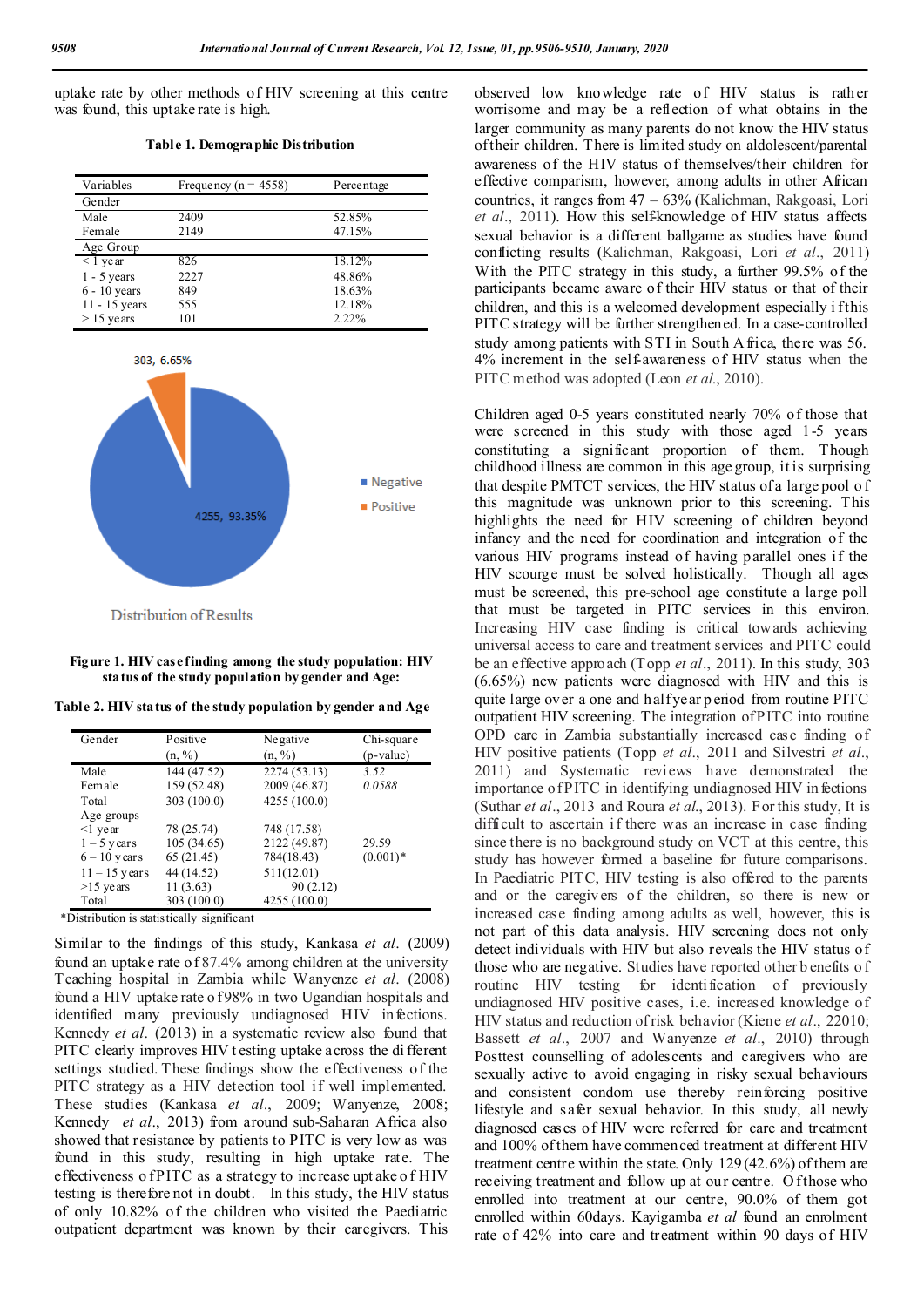diagnosis in eight Rwandan Health facilities, while a study from South Africa reported an 85% enrolment rate (Losina, 2010). Other studies from sub-Saharan Africa (SSA) among people diagnosed with HIV at VCT centres or out-patient departments (Nakigozi, 2011; Kranzer *et al*., 2010; Rosen, 2011) reported enrolment proportions, varying from 55% in Durban (South Africa) (Losina, 2010) to 68% in South West Uganda (Nakigozi, 2011). Enrolment into and initiation of care and treatment of newly diagnosed HIV cases is key to controlling the HIV scorge. Improving linkage to care and treatment after HIV diagnosis is needed to harness the full potential o f ART, else, making the di agnosis will add little to HIV prevention. This requires a team approach, commitment and concerted efforts among the key stake holders and health workers, including, social workers, nurses, community health workers, use of phone calls, home visits, and every available measure until this is achieved. Some of the patients who were diagnosed at this centre ignored initially several efforts made by the health team to get them enrolled only to present when they developed the symptoms of HIV disease. Achieving a 100% enrolment rate may be a herculean task but must be a key goal at every centre where PITC is practiced.

In this study, more females than males were HIV positive but this was not statistically significant as is found in another study (Pufall *et al*., 2014). Significantly more o f the younger children were found with HIV, this is contrary to the report of Pufall *et al* (36) who found no age or sex difference in HIV prevalence among children in East Zimbabwe. Children aged 1- 5 years had the highest HIV burden with a steady d ecline thereafter as the age increased. In this study, HIV was detected in all the age group but much more among the younger children with 81.84% being aged 0-10years. This finding supports the known fact that 90% or more of Paediatric HIV in fection is via mother to child transmission (MTCT) (United Nations General Assembly) This high prevalence among young children is not without untoward effects because children are more likely to have severe and rapidly progressive disease and those aged 0– 4 years living with HIV are more likely to die than any p eople living with HIV of any other age (Unicef 2016) This finding also means that prevention of mother to child transmission (PMTCT) coverage is poor in this region . PITC program and PMTCT services must therefore run together and never parallel to increase HIV case detection among young children. In conclusion, PITC uptake is high at the UPTH, there was significant case finding especially among children aged 0-5 years. Enrollment into care and treatment was very good and must be the target of all PITC program. While PMTCT coverage is being scaled up, all children especially those aged 0-5 years must be a key target of PITC program in this region.

## **REFERENCES**

- Bandason T., McHugha G., Dauya E., Mungofa S., Munyatia SM., Weiss HA. *et al*., 2016. validation of a screening tool to identify olderchildren living with HIV in primary care facilitiesin high HIV prevalence settings. AIDS, 30:779– 785
- Bassett IV., Giddy J., Nkera J., Wang B., Losina E., Lu Z. *et al*., 2007. Routine voluntaryHIV testing in Durban, South Africa: the experience from an outpatientdepartment. J Acquir Immune DeficSyndr. 46:181–6.
- Chesney M., Smith A. 1999. Critical delays in testing and care: the potential role of stigma. *Am Behav Scientist.,* 42:1162– 74.
- Deressa W., Seme A., Asefa A., Teshome G., Enqusellassie F. 2014. Utilization of PMTCT services and associated factors amongpregnant women attending antenatal clinics in AddisAbaba,Ethiopia. BMC Pregnancy Childbirth; 14:328.
- GBD 2015. HIV Collaborators. Estimates of global, regional, and nationalincidence,prevalence, and mortality of HIV, 1980–2015: the Global BurdenofDisease Study 2015. The Lancet HIV. 2016;3(8):E361–87.
- Ijadunola K., Abiona T., Balogun J., Aderounmu A. Providerinitiated (Opt-out)HIV testing and counselling in a group of university students in Ile-Ife,Nigeria. J Acquir Immune DeficSyndr.
- Joint United Nations Programme on HIV/AIDS UNAIDS. Global Report:UNAIDS report on Global AIDS Epidemic. Geneva: Joint United NationsProgramme on HIV/AIDS; 2013.
- Kalichman SC., Simbayi LC. HIV Testing Attitudes, AIDS Stigma, and Voluntary HIV Counselling and Testing in a Black Township in Cape Town, South Africa, Journal o f Acquired Immune Deficiency Syndromes
- Kankasa C., Carter RJ., Briggs N., Bulterys M., Chama E., Cooper Ellen R. *et al*., 2009. Routine offering of HIV testing tohospitalized pediatric patients at university teaching hospital, Lusaka,Zambia: acceptability andfeasibility. *J Acquir Immune DeficSyndr*., 51(2):202–8.
- Kayigamba FR., Bakker M.I, Fikse H., Mugisha V., Asiimwe A. *et al*. 2012. Patient Enrolment into HIV Care and Treatment within 90 Days of HIV Diagnosis in Eight Rwandan Health Facilities: A Review of Facility-Based Registers. PLoS ONE 7(5): e36792. doi:10.1371/journal.pone.0036792
- Kennedy CE., Fonner VA., Sweat M D., Okero FA., Baggaley R. 2013. O'Reilly KR. ProviderInitiated HIV Testing and Counseling in Low- andMiddle-Income Countries: A Systematic Review. *AIDS Behav*. June ; 17(5): 1571–1590. doi:10.1007/s10461-012-0241-y.
- Kiene SM., Bateganya M., Wanyenze R., Lule H., Nantaba H., Stein MD. 2010. Initialoutcomes of provider-initiated routine HIV testing and counseling duringoutpatient care at a rural Ugandan hospital: risky sexual behavior, partnerHIV testing, disclosure, and HIV care seeking. AIDS Patient Care STDS.24:117–26.
- Kohler PK., Okanda J., Kinuthia J., Mills LA., Olilo G., Odhiambo F. *et al*. 2014. Community-based evaluation of PMTCT uptake in Nyanzaprovince, Kenya. PLoS One., 9:e110110.
- Kranzer K., Zeinecker J., Ginsberg P., Orrell C., Kalawe NN., *et al*., 2010. Linkage to HIV care and antiretroviral therapy in Cape Town, South Africa. PLoS ONE. 5: 13801.
- Leon N., Naidoo Pren, Mathews Catherine, Lewin Simon, Lombard C. 2011. The impact of provider-initiated (optout) HIV testing and counseling ofpatients with sexually transmitted infection in Cape Town, South Africa:a controlled trial. Implementation Science. 2010;5:8;16(5):387–96.
- Leon, N., Naidoo, P., Mathews, C. *et al.* 2010. The impact o f provider-initiated (opt-out) HIV testing and counseling of patients with sexually transmitted infection in Cape Town, South Africa: a controlled trial. *Implementation Sci.,* 5, 8 doi:10.1186/1748-5908-5-8
- Lori A J Scott-Sheldon L.A., Carey MP., Carey KB., Cain D., Vermaak R., Mthembu JHO. *et al*., 2011. Impact of HIV Testing on Sexual Health Communication in South Africa, Sex T ransmission Infection. 87:242-247